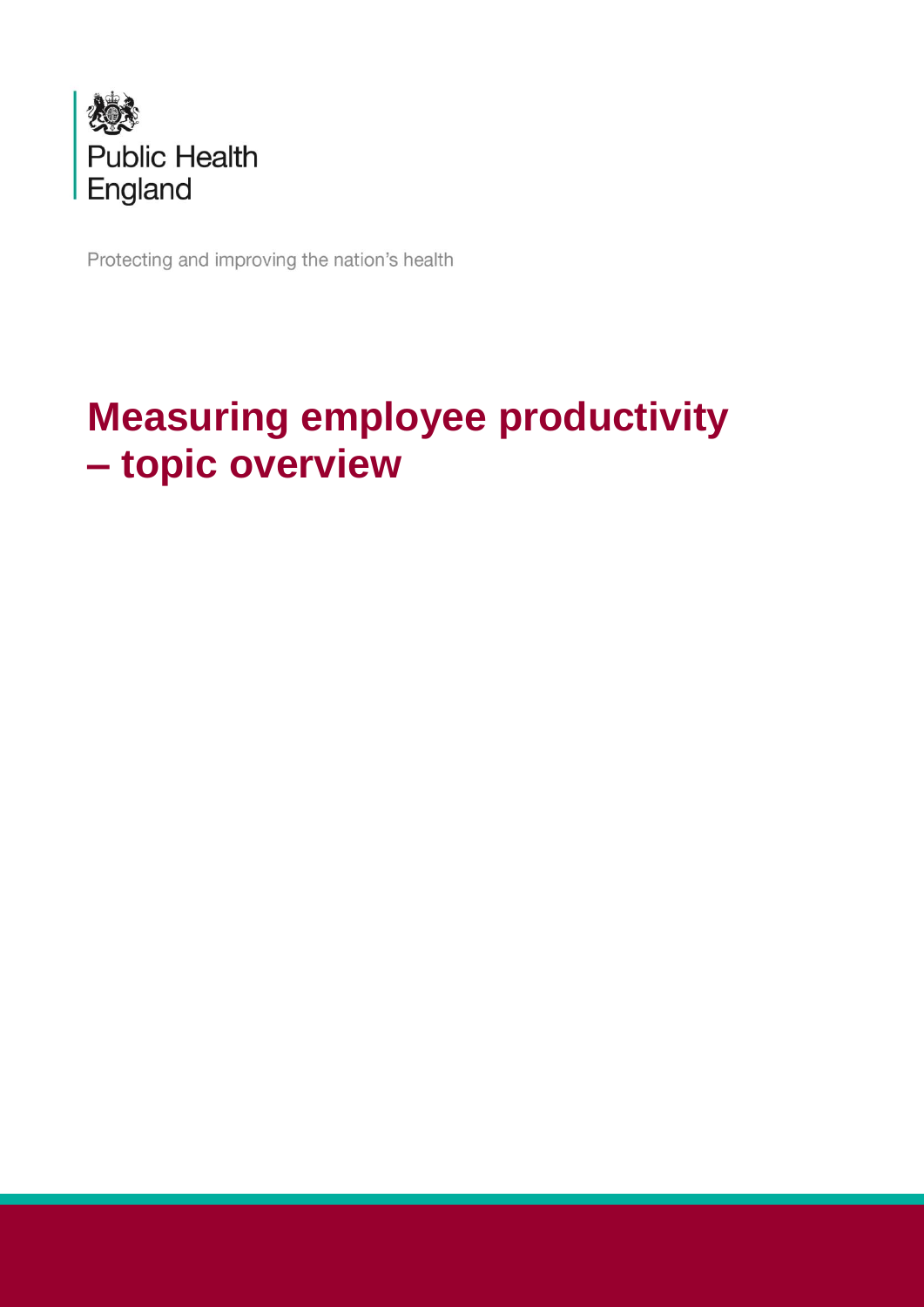### <span id="page-1-0"></span>About Public Health England

Public Health England exists to protect and improve the nation's health and wellbeing, and reduce health inequalities. It does this through world-class science, knowledge and intelligence, advocacy, partnerships and the delivery of specialist public health services. PHE is an operationally autonomous executive agency of the Department of Health.

Public Health England Wellington House 133-155 Waterloo Road London SE1 8UG Tel: 020 7654 8000 [www.gov.uk/phe](http://www.gov.uk/phe) Twitter: [@PHE\\_uk](https://twitter.com/PHE_uk) Facebook: [www.facebook.com/PublicHealthEngland](http://www.facebook.com/PublicHealthEngland)

Core content provided by Robertson Cooper Ltd – a firm of business psychologists that works across the private, public and government sectors. They specialise in helping organisations to achieve bottom-line improvements by enhancing well-being, engagement and resilience across their workforces, established by providing insight into the factors that drive these aspects of working life.

For queries relating to this document, please [sam.haskell@phe.gov.uk](mailto:sam.haskell@phe.gov.uk)

#### © Crown copyright 2015

You may re-use this information (excluding logos) free of charge in any format or medium, under the terms of the Open Government Licence v3.0. To view this licence, visit [OGL](https://www.nationalarchives.gov.uk/doc/open-government-licence/version/2/) or email [psi@nationalarchives.gsi.gov.uk.](mailto:psi@nationalarchives.gsi.gov.uk) Where we have identified any third party copyright information you will need to obtain permission from the copyright holders concerned.

Published August 2015 PHE publications gateway number: 2014819

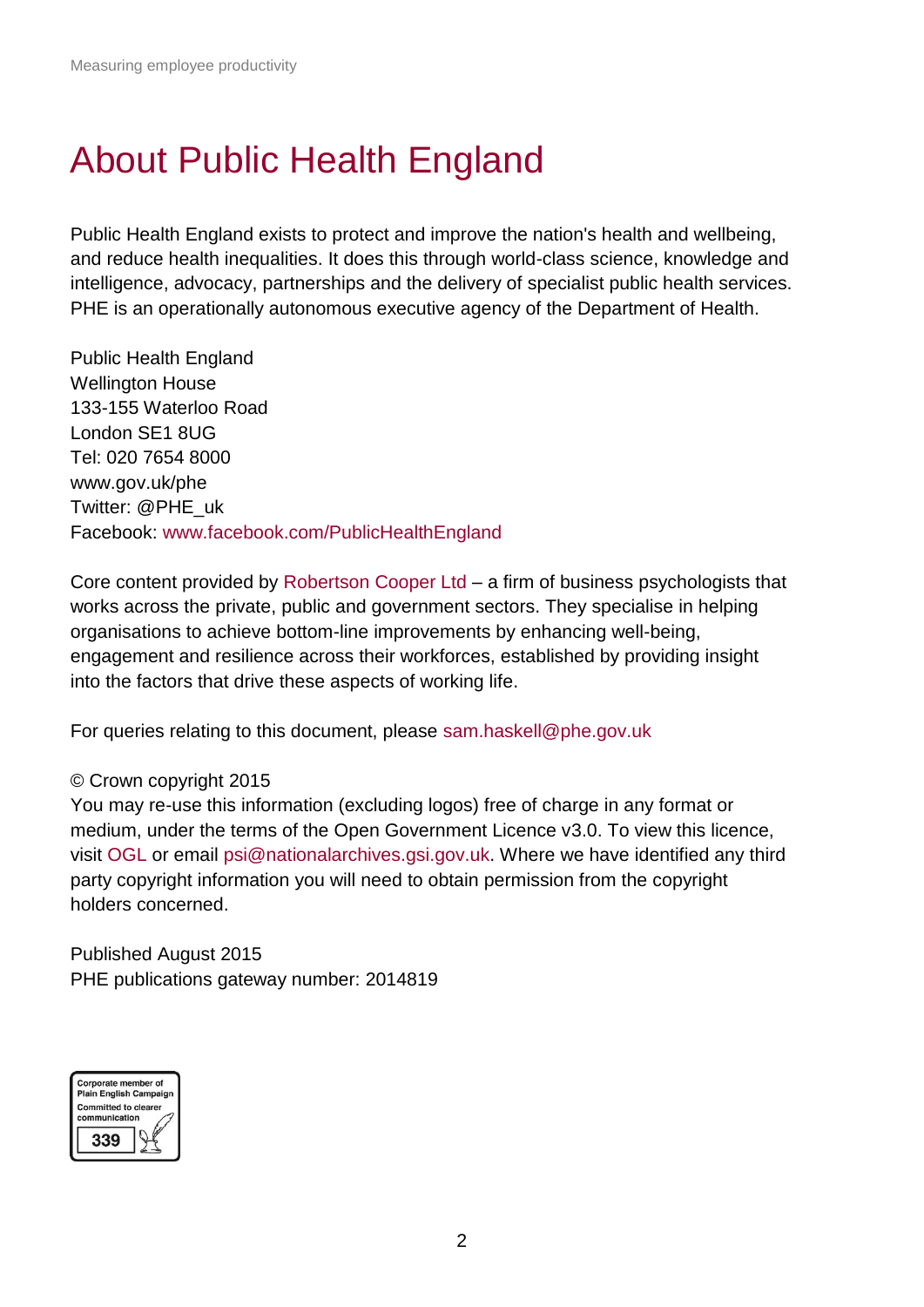## **Contents**

| About Public Health England |                                                     | $\overline{2}$  |
|-----------------------------|-----------------------------------------------------|-----------------|
| <b>Executive summary</b>    |                                                     | $\overline{4}$  |
| 1                           | Introduction                                        | 6               |
|                             | 2 Methodology                                       | 8               |
|                             | 3 How can productivity be measured?                 | 9               |
|                             | 4 Applicability to other organisations and sectors? | 12 <sup>2</sup> |
|                             | 5 Presenteeism                                      | 14              |
|                             | 6 Productivity and wellbeing                        | 16              |
| 7 <sup>7</sup>              | Conclusions                                         | 17              |
| References                  |                                                     | 18              |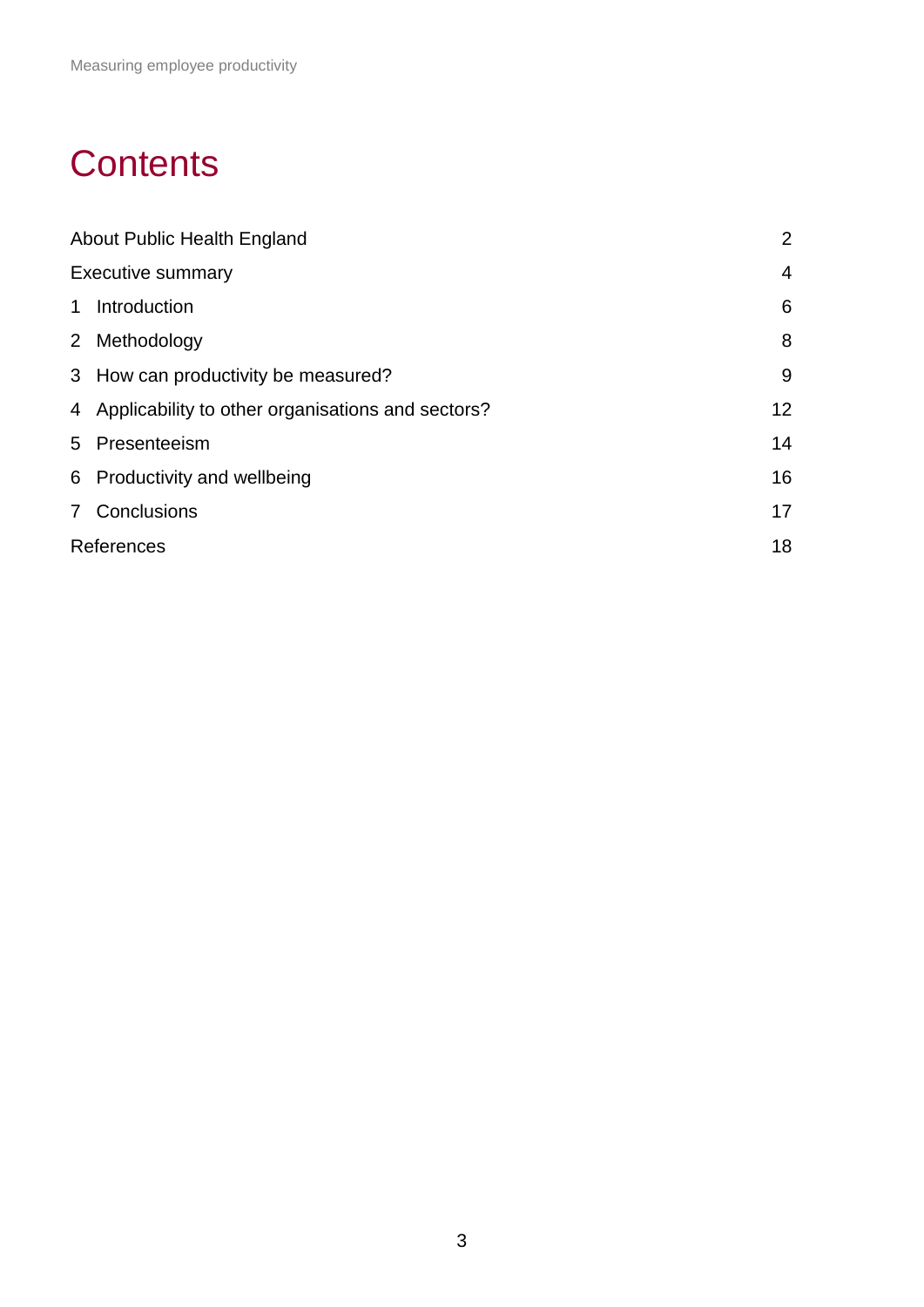### <span id="page-3-0"></span>Executive summary

This report provides an overview of the literature on productivity and specifically the different ways in which it can be measured. This is important given the limitations of using sickness absence data as a proxy for staff health and wellbeing, which provides only a very partial picture. Particular attention is paid to the evaluation of these different methods and how different measures can be applied across organisations and sectors. The links between wellbeing and productivity are also presented in order to highlight the impact of employees with poor physical and mental wellbeing in the workplace. Following on from this, the issue of presenteeism at work is presented – that is, turning up to work while ill – focusing on its links with productivity and the importance of the issue in the modern day workforce.

#### Summary of methodology

This topic overview is one of four commissioned by Public Health England (PHE) exploring certain priority – but generally under-explored – issues around health, work and unemployment. The target audience is a combination of local government, national organisations interested in health and work, and businesses themselves. The core content of this report was developed by RobertsonCooper Ltd using a search of relevant published and grey literature, and unstructured interviews with key informants.

#### Key findings

The key finding is that measuring labour productivity is no longer sufficient. In today's workforce this type of measure does not fit with the nature of many jobs – it merely provides a limited view of employees' productivity. An improvement upon this basic measure can be achieved through including multiple input and output factors, including a focus on the quality of the work completed. Overall, many commentators also highlight a need for organisations to identify the factors that may impact the productivity of their workforce and focus upon developing measures that specifically target these different aspects.

The impact of negative wellbeing on productivity is also identified in the literature. Poor wellbeing is found to impact productivity directly but also through staff presenteeism. This is a prevalent and growing concern for organisations and is often the greatest cause of lost output.

Employers are encouraged to note the following advice when it comes to measuring productivity, in order to avoid these pitfalls and to drive improvements:

 use meaningful indicators – indicators of productivity must be meaningful to the organisation's objectives and operations. They should be reliable and practical,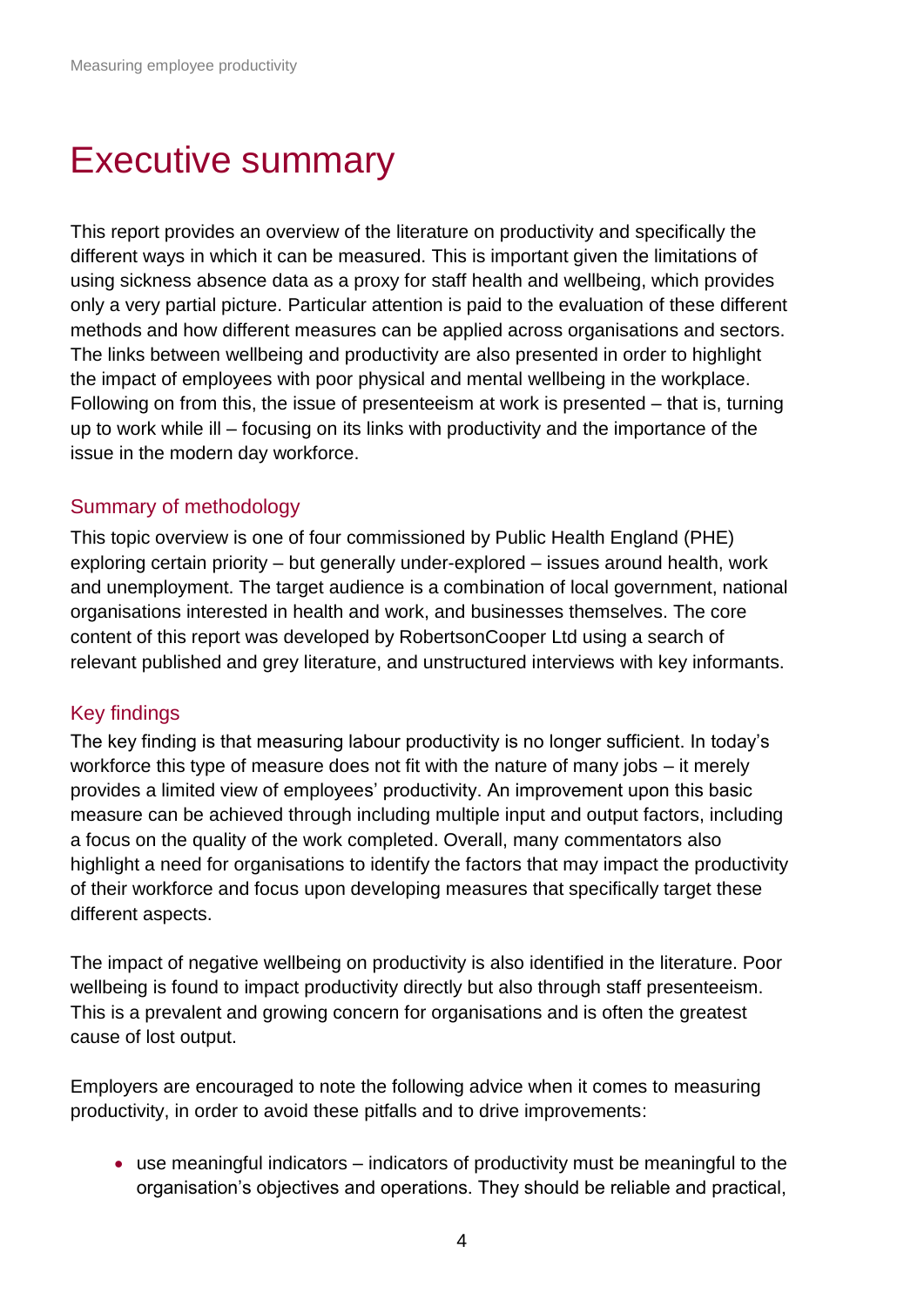consider all factors that may impact productivity, and take into account quality, rather than just hard outcomes

- use an integrated approach get a comprehensive picture of organisational performance to analyse the relative contribution of each problem area
- involve employees in decisions that affect them this gives employees a sense of ownership of the process and a perception of fairness
- review progress productivity measurement is not an isolated task and should be reviewed regularly
- measure presenteeism for example, by adding self-reported questions onto existing staff surveys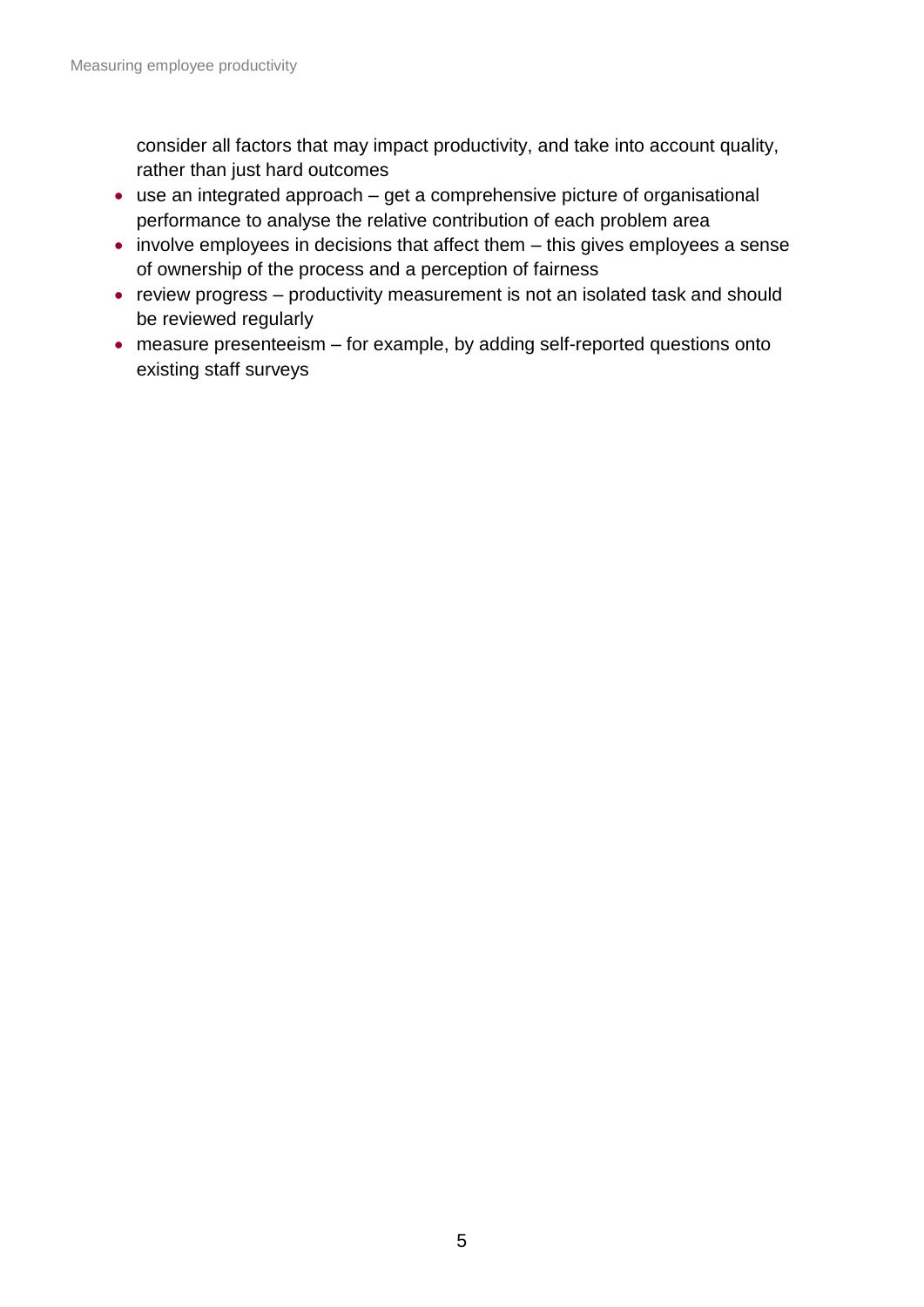# <span id="page-5-0"></span>1 Introduction What is productivity and why is it important?

<span id="page-5-1"></span>In 2013, there were 30.19 million people in employment in the UK,<sup>1</sup> reported to be the highest ever proportion of the nation with a job. The UK economy is said to be growing at its fastest rate since 2007<sup>2</sup> and organisations are beginning to competitively grow, with their employees at the heart of this. Each employee's individual productivity at work contributes to this, and organisations will continue to measure the productivity of their workforce to gauge their performance and growth. But, imagine that each UK employee became 1% more productive at work – what would this constitute? Before it is possible to consider the bearing that such an increase in workforce productivity would have, it is necessary to establish the best way to accurately quantify productivity.

The simple, classic view of productivity is concerned with measuring *inputs* in relation to *outputs*. It can be calculated as the amount of output generated in a given amount of time. A simple productivity equation can be seen below:<sup>3</sup>

 $Productivity =$  Outputs provided by the process Inputs consumed by the process

Others have defined productivity as *how well a system uses its resources to achieve a goal*. 4 From this stance, other factors are incorporated into the overall picture of how productive an organisation is. For instance, an organisation that uses employee training and development in order to improve the knowledge, skills and abilities of their workforce. This approach focuses less on 'hard' outcomes of productivity and more on the aims an individual is working towards.

For all conceptualisations of productivity, higher productivity is better than lower productivity. Therefore, organisations should identify the ways in which productivity can best be measured. If productivity is not measured accurately, there is increased risk of adverse economic impact at the organisational level and it will be unclear how factors such as poor psychological wellbeing and employee resilience are impacting organisational performance.

The difficulty in conceptualising productivity has, in part, developed with the changing nature of work. A traditional view of improving labour productivity through scientific management was applicable at a time when many jobs involved working on the assembly line. Nowadays, it is service jobs and knowledge work that dominate the economy which in turn forces the development of different approaches to productivity that do not simply look at hard outcomes $^5$  – more than three quarters of current economic output is from the service sector.<sup>[2](#page-5-1)</sup> Yet, measuring productivity in these sectors is much more complex, which is reflected in organisations resorting to the simple, classic measure of productivity to save time.<sup>6</sup>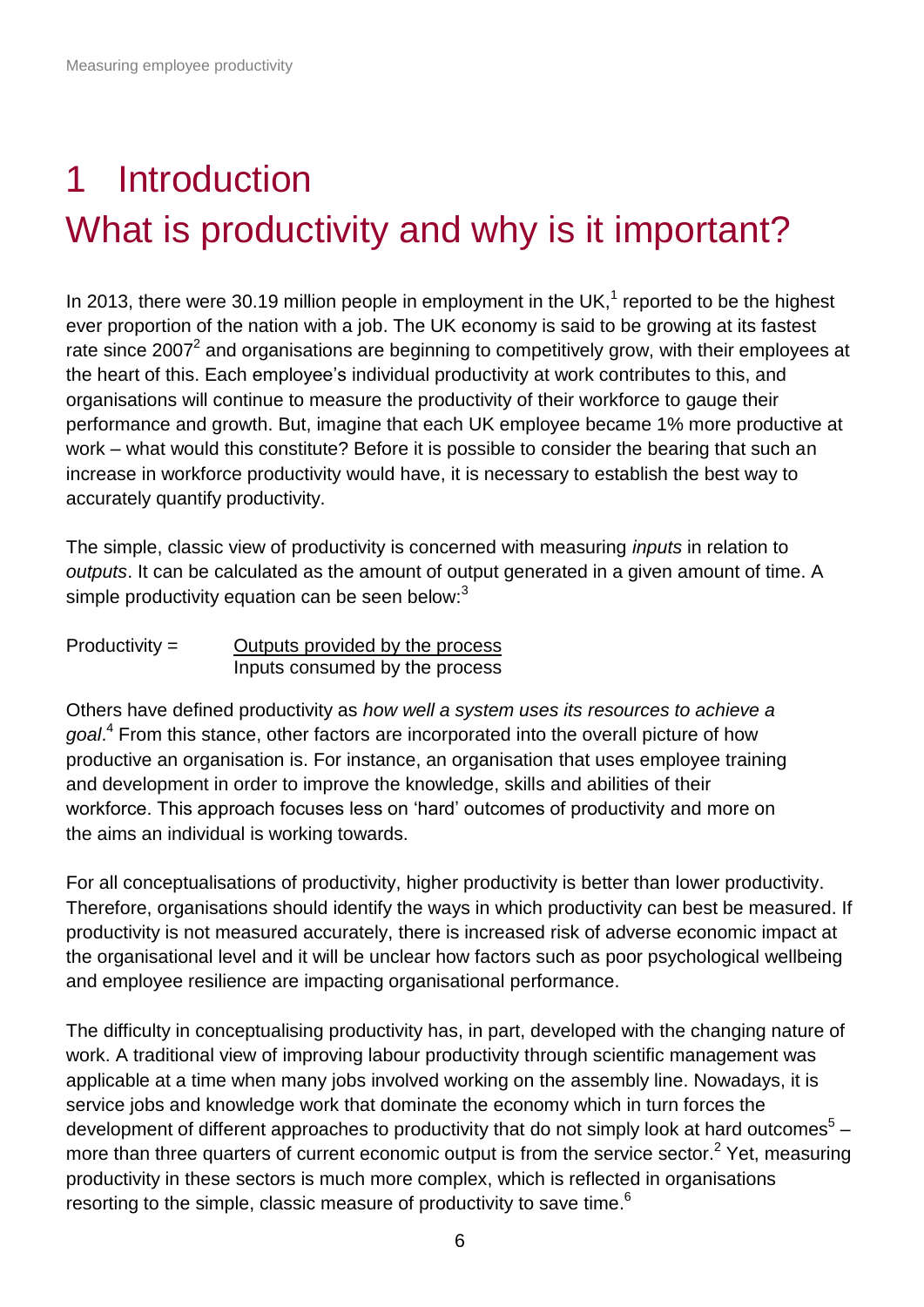Taking such an approach will inevitably leave some questions unanswered, and in doing so, it is argued that only a limited view of the actions of employees is gained.<sup>7</sup> In the literature, many are now rejecting the idea of basic input and output measures. For example, it has been argued that in the health sector that there should be a focus on changes in patient health rather than number of patients treated, and in the education profession the focus should be on student educational achievement and status rather than the number of lessons taught.<sup>8</sup> This argument highlights that in addition to measuring productivity to monitor success and growth, there should also be a move away from the classic measurements of productivity which no longer fit with the nature of a 21st century workforce.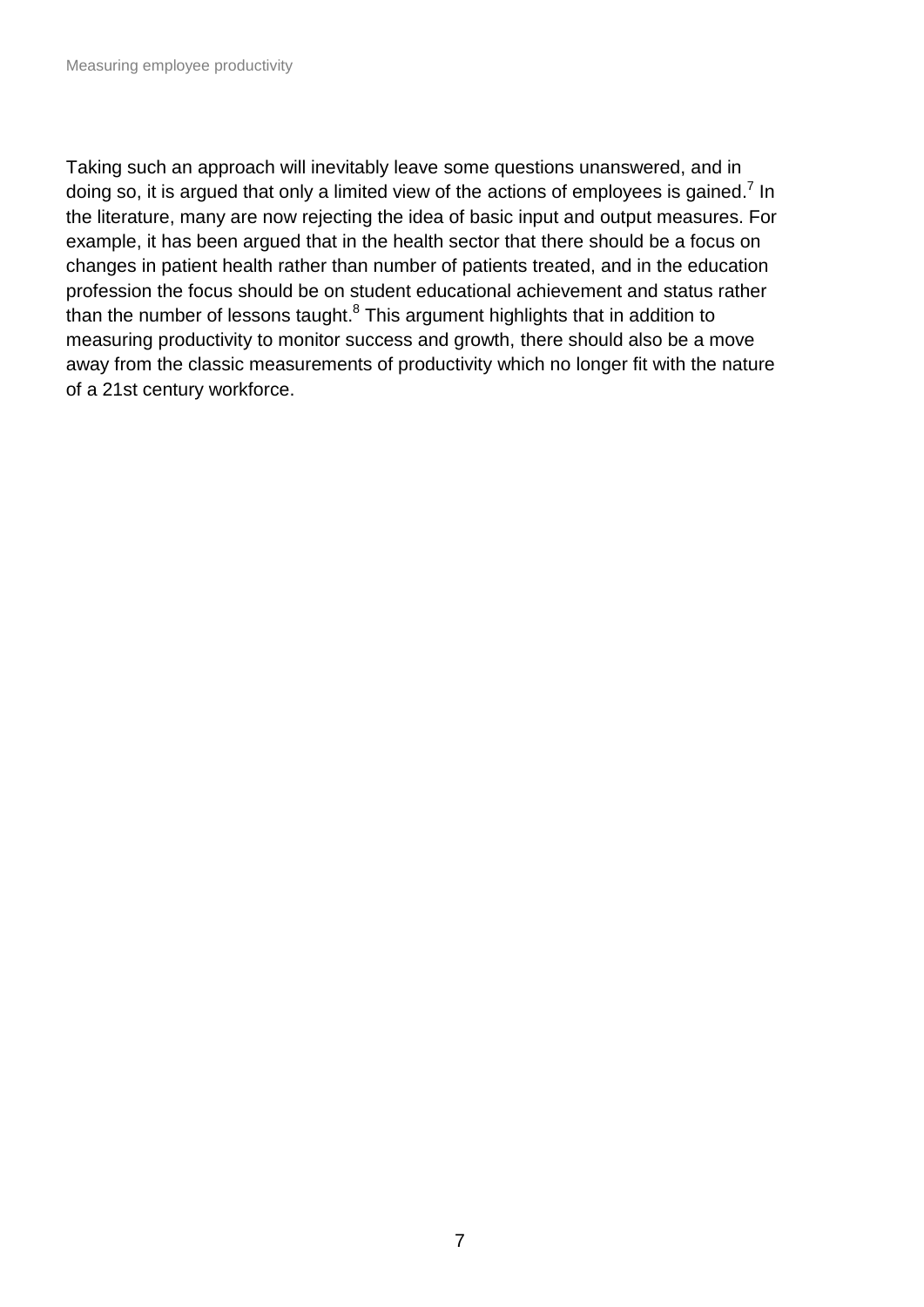# <span id="page-7-0"></span>2 Methodology

This topic overview is one of four commissioned by Public Health England (PHE) exploring certain priority – but generally under-explored – issues around health, work and unemployment. The target audience is a combination of local government, national organisations interested in health and work, and businesses themselves.

The core content of this report was developed by RobertsonCooper Ltd – a firm of business psychologists that works across the private, public and government sectors.

The content was prepared by conducting a search of peer-reviewed published literature on workplace productivity. The search terms "productivity wellbeing relationship", "productivity wellbeing links", "productivity indicators", "productivity measures", "productivity measures evaluation", "productivity measures comparison" were used in the following databases: PsychINFO, Embase, Medline, PubMed, SpringerLink, Science Direct, Wiley Online Library and Google Scholar. A systematic approach was not used due to time constraints.

Beyond the search terms, reference lists were searched to capture further evidence on workplace productivity. A grey literature search was done, to include reports from key organizations working in the field. Strict inclusion and exclusion criteria and a quality assessment tool were not used, but meta-analyses were prioritized for inclusion.

Unstructured key informant interviews were done to capture current practice, case studies and recommendations for further action. Key informants included Human Resource Directors and Occupational Health leads and practitioners with a range of organisations. Key informants were selected using a pragmatic approach, based on based on their availability and willingness to discuss the topic.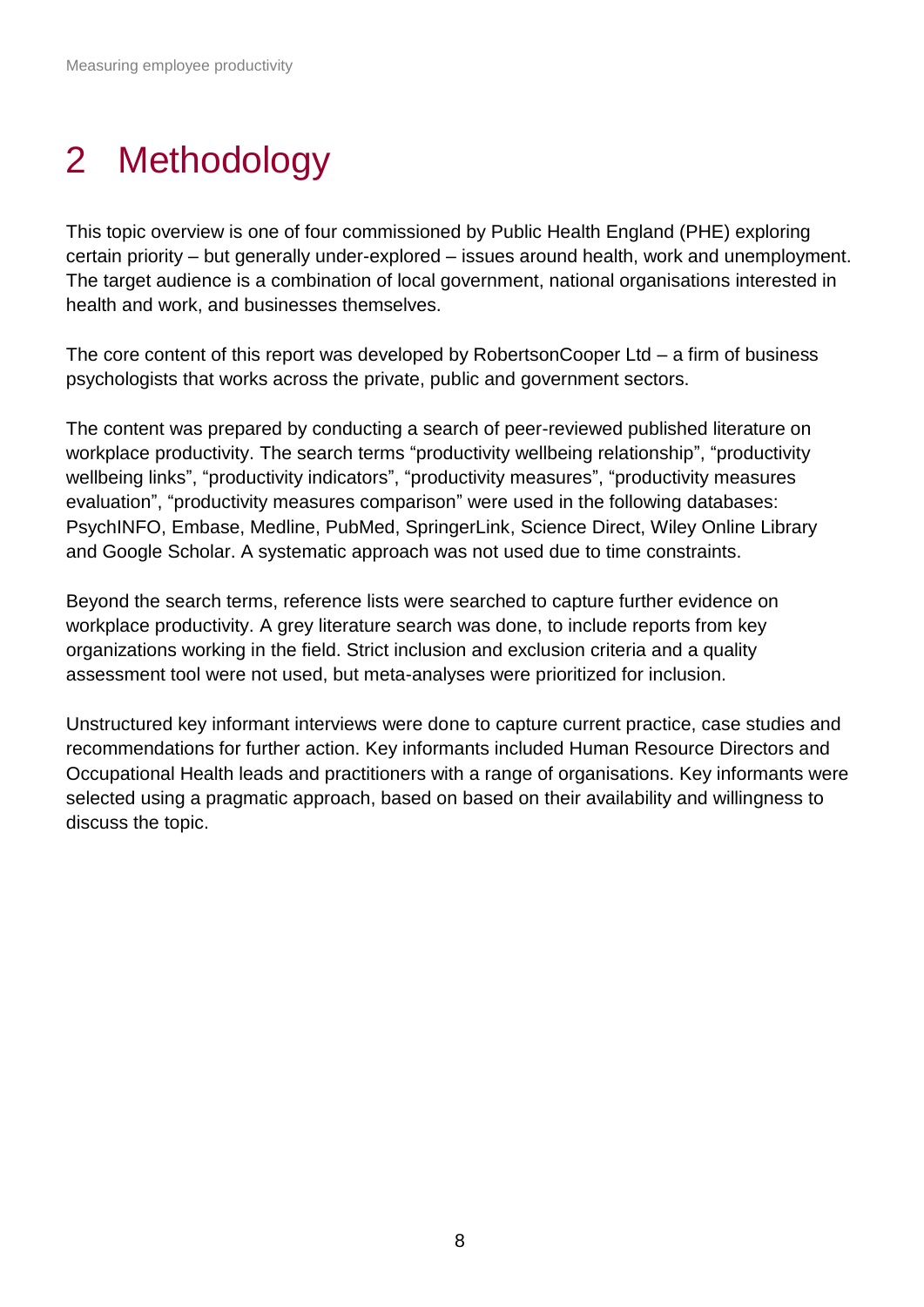## <span id="page-8-0"></span>3 How can productivity be measured?

The first thing to consider when measuring productivity within an organisation is why it is being measured. Depending upon the purpose of measuring productivity, there is an array of different stances from which it can be measured: the economist, accountant and manager approaches.<sup>9</sup>

#### The economist

From this perspective, productivity is measured as the ratio of outputs to associated inputs where both are expressed in real, quantifiable units. That is, outputs and inputs can be counted numerically. In this case, productivity is the efficiency with which an organisation turns inputs into outputs. Further distinctions can be made within this approach depending upon the specific inputs and outputs included in the ratio. If all the inputs and outputs of the process are included in the ratio, then total-factor productivity has been calculated (this is also referred to as multifactor productivity). If the organisation selects particular inputs and outputs to include in the ratio then partial-factor productivity has been calculated. In most cases, the outputs are divided specifically by the amount of labour used to produce them; this is referred to as labour productivity.

#### The accountant

This is similar to the economist approach. However, financial ratios of input and output are calculated. Therefore, the focus is on the pound to pound ratio of productivity – how much money is spent on payroll, resources, training (inputs) and how much profit is generated (output) from these. The accountant approach is a type of efficiency measure but focuses specifically on the financial efficiency of the organisation.

#### The manager

This is the broadest approach to measuring productivity. It includes all the aspects that can influence productivity such as the quality of output, work disruptions, absenteeism, turnover, and customer satisfaction. Due to the range of factors involved, productivity can be defined and measured differently depending upon the role, organisation or sector. It could be described as representing a board member or shareholder perspective of an organisation.

### Efficiency vs. effectiveness

Deciding between efficiency and effectiveness measures of productivity appears a salient issue within the productivity literature.<sup>4</sup> By definition, efficiency measures of productivity are concerned with output relative to input. This would be the classic view of productivity and most similar to the economist and accountant approaches described in the previous section.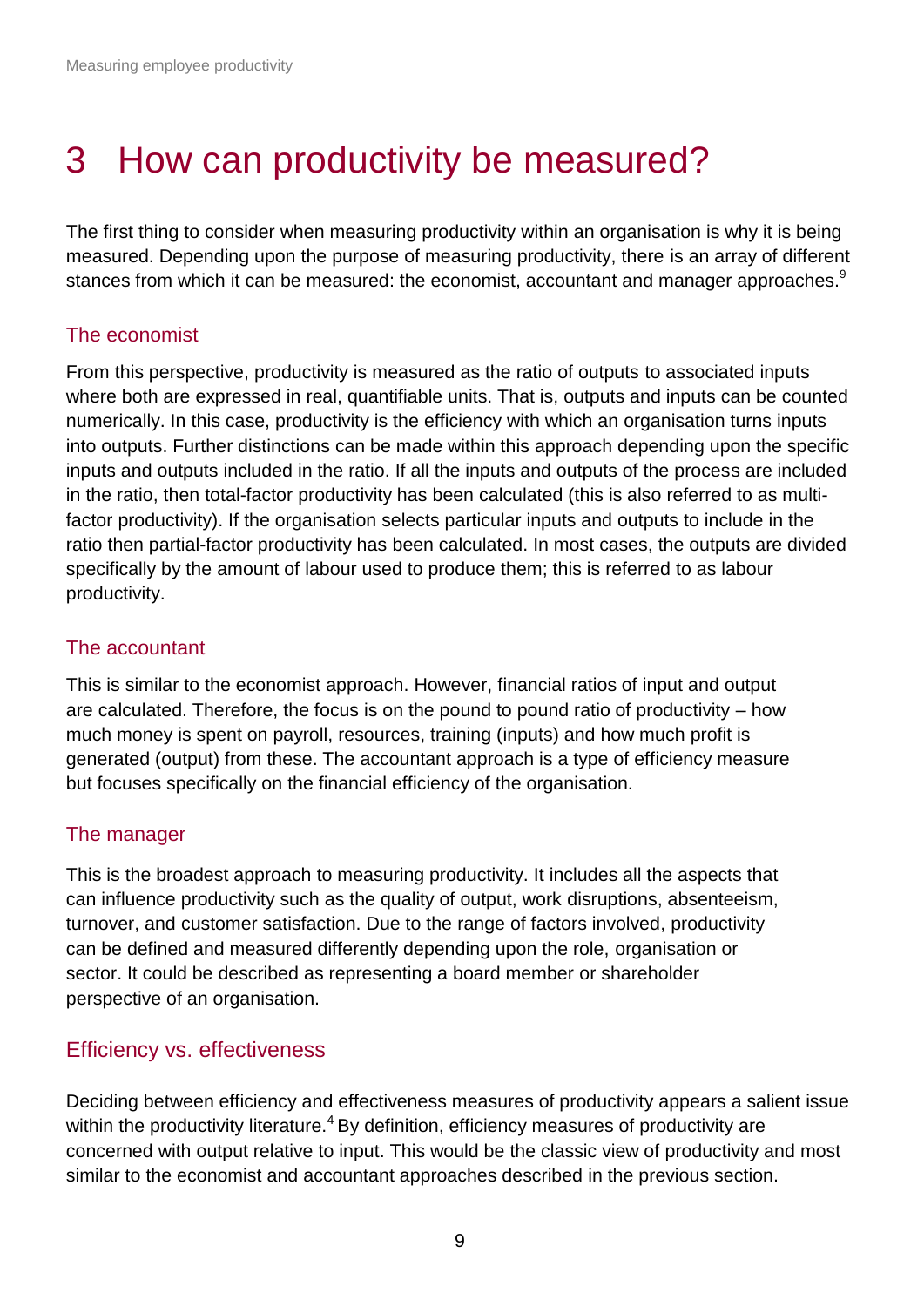As efficiency measures only incorporate quantifiable inputs and outputs, this allows calculating productivity to be relatively straightforward and easily interpretable.<sup>10</sup> In addition, when inputs and outputs are defined in monetary terms, productivity becomes directly reconcilable with profitability – making it a more attractive approach for management and stakeholders.

At the same time, efficiency measures have some obvious disadvantages. Principally, that they tend to take no account of output quality, customer satisfaction, training or resources used – factors which are crucial to an organisations functioning and therefore productivity.<sup>6</sup>

Furthermore, efficiency approaches take no account of the demand for a product or service. An organisation may produce masses of product and therefore appear productive. However, if there is no market demand for these products then the organisation will suffer. Ultimately, efficiency measures as indicators of productivity may provide useful, basic information on the proficiency with which an organisation is operating, but they do not appear comprehensive enough to provide a true picture of either individual-level or organisational-level productivity.



Effectiveness measures of productivity attempt to fill this gap. This type of productivity measure looks at output in relation to goals; these can be individual goals or wider organisational goals. These measures work best when applied to a specific organisational unit, for example the sales department. The difficulty faced in this approach is defining the goals that input is being compared to. Despite organisations as a whole striving to achieve high level goals and objectives, the functions that make up an organisation will each operate to achieve their own relative goals. For instance, the sales unit of an organisation will have different goals to the marketing or IT functions. Therefore, if goals are defined for each organisational unit, it is easier to calculate productivity than if broad organisational goals are used. In adopting this method, smaller changes in productivity across units of the organisation can be identified.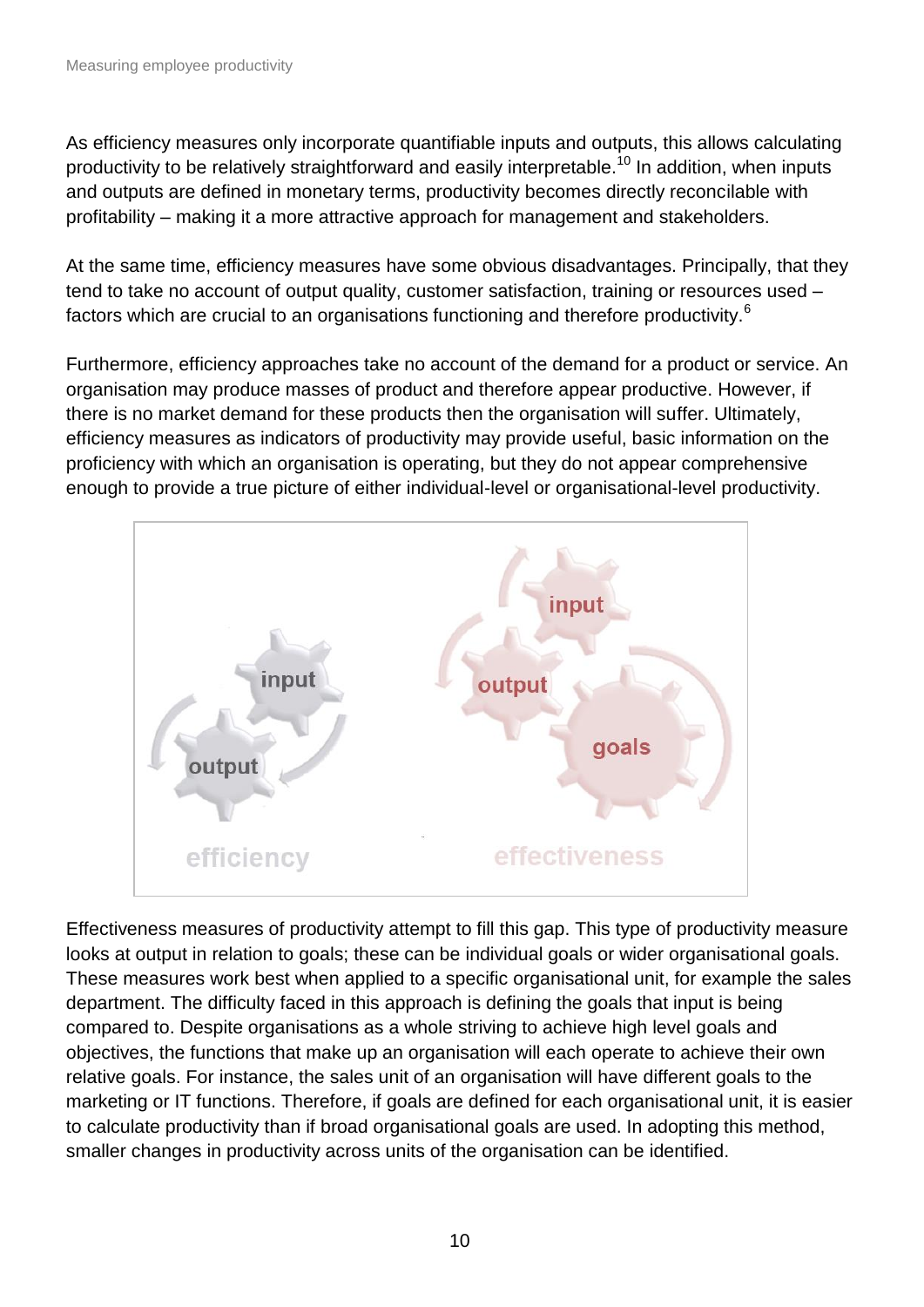The resources used in attaining these goals are another important consideration. It is evidently counter-productive to achieve goals but exhaust resources in the process. It is often the case that managers judge productivity of employees by whether performance targets are achieved, without looking closely at how they are met.<sup>11</sup> There is no inclusion of the resources used or the quality of work when productivity is measured in this way. This further emphasises the issue of using basic and simplistic measures of productivity.

Overall, while effectiveness measures may give a clearer indication of organisational productivity they still hold limitations. It is recommended that a combination of both efficiency and effectiveness measures be used in order to develop a comprehensive picture of organisational productivity.

### Subjective vs. objective

Considering the subjectivity or objectivity of productivity measures is another consideration for organisations. Objective measures of productivity provide an impartial view that is not biased by the individual's personal views and feelings. In work environments where individual output can be quantified, it makes sense that objective measures are used. For example, the productivity of an estate agent can be measured by the number of properties they sell in a fixed period. However, these objective and quantifiable measures are not available for all jobs. For instance, for knowledge workers (eg, engineers, architects, scientists) who are subject matter experts within their field, finding all-encapsulating, objective productivity measures is an arduous task. Due to complications in achieving objective measures, subjective productivity reporting is widely used.<sup>12</sup>

Self-report measures of productivity are the most common subjective measure and these attain an individual-level view of productivity. Although they are widely used, it is difficult to validate self-report questionnaires because no uniform measure of productivity exists.<sup>4</sup> Therefore, it can be hard to conclude whether or not these questionnaires assess what they claim to assess.<sup>13</sup> Similarly, the reliability of these measures can also be questioned. Despite these limitations, research shows that the there is a high level of correlation between self-report productivity and more objective ratings of productivity.<sup>14</sup> Furthermore, using self-report questionnaires provides an organisation-wide view of productivity as all employees are providing ratings to the same questions, relative to effectiveness measures where productivity is judged against goals that are not universal across an organisation.

Combining subjective and objective measures may be the most appropriate. If selfreport and objective measures of productivity are taken then this will avoid some of the limitations of using each measure alone and provide a more holistic view of productivity.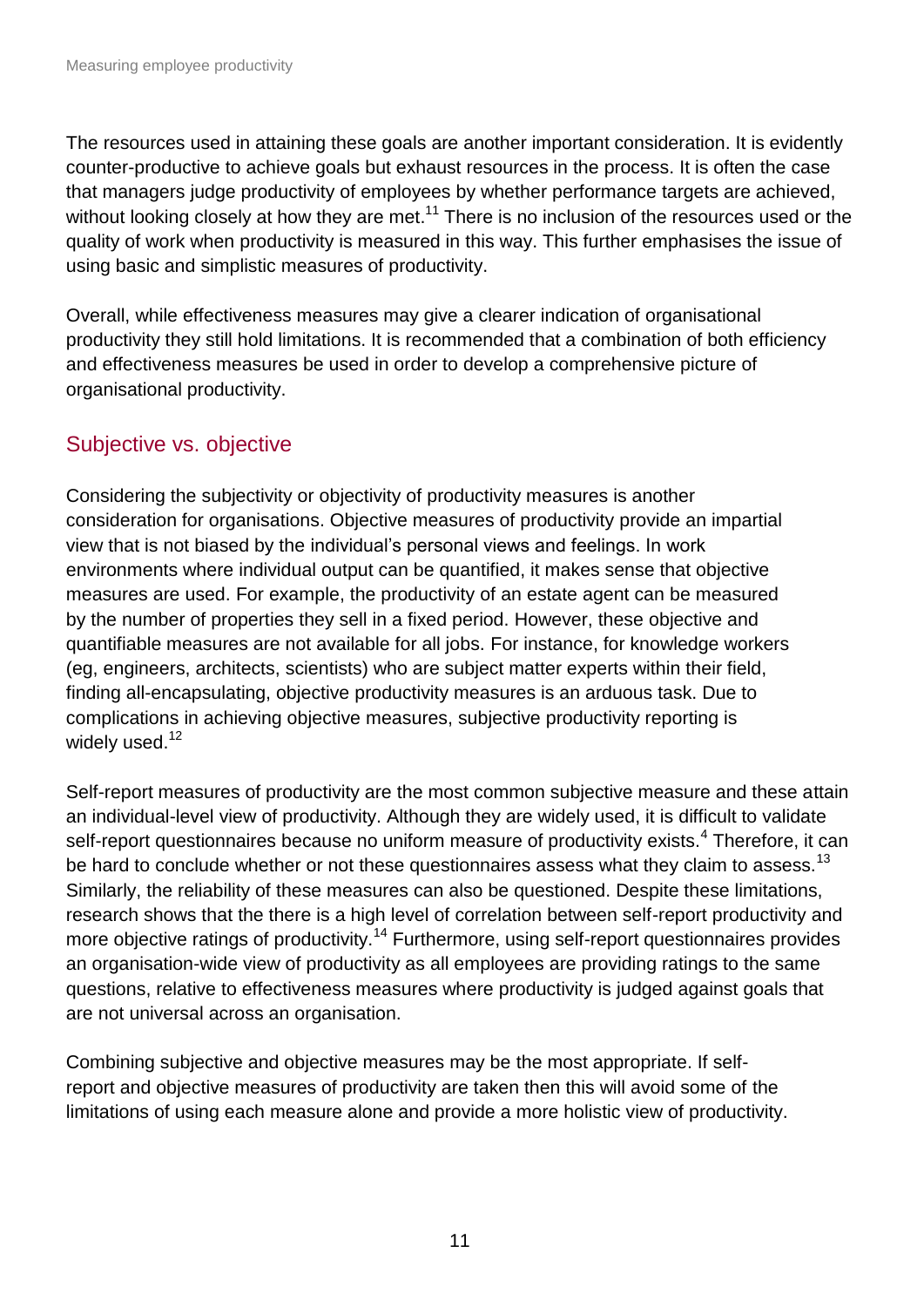# <span id="page-11-0"></span>4 Applicability to other organisations and sectors?

It seems clear that many different factors need to be considered in order to identify the most appropriate measure of productivity for a particular organisation. In some cases, it has been suggested that organisations should have multiple measures of productivity for the different units of the organisation. This raises questions around which approaches may be best for different units, sectors and industries to further highlight that productivity is not a 'one-size-fitsall' concept.

In the services industry, organisations are providing services rather than producing tangible goods. Therefore, the intangibility of services makes measuring productivity of service workers and organisations difficult.<sup>10</sup> Further, customer participation is essential to the production of services; therefore, the customer can be considered an input in the productivity ratio.<sup>15</sup> This idea is further supported by the fact that the productivity of the service provider is largely reliant on the quality of the customer. For example, in consulting services, the quality of the client influences the consultant's level of performance. Although performance only focuses on individual or team output, research shows that performance and productivity are linked, albeit indirectly.<sup>4</sup>

The public sector is a major employer and a major provider of services in the economy. In discussing productivity in this sector, some argue that measures should include the customer's view of the quality of services provided.<sup>7</sup> It has been found that labour productivity is most commonly used within this sector, mainly due to its credibility for measuring national growth, but a shift is needed towards multi-factor productivity, especially if the customer's contributions are to be included in the productivity measure.

Some researchers have developed very specific measures of productivity for unique roles. For example, the lack of an appropriate measure of productivity in academics spurred researchers to create a new productivity index. This combined six popular indices of researcher productivity to create a new index that incorporated both quality (measured by article citation count) and outcome quantity (measured by amount of articles published).<sup>16</sup> Although such a unique measure cannot be applied and used in other work settings, it emphasises the need for multiple unique measures of productivity across different roles and organisations. Ultimately, it furthers confirms the notion that no single measure of productivity can be applied across the entire workforce, even within one organisation.

Research into productivity in the computing domain has shed more light on the importance of quality in productivity measurement. It is often that case that the output measurement in software production is lines of code written and the input expressed as the numbers of hours put in by staff.<sup>17</sup> However, this raises questions about the quality, maintainability and reliability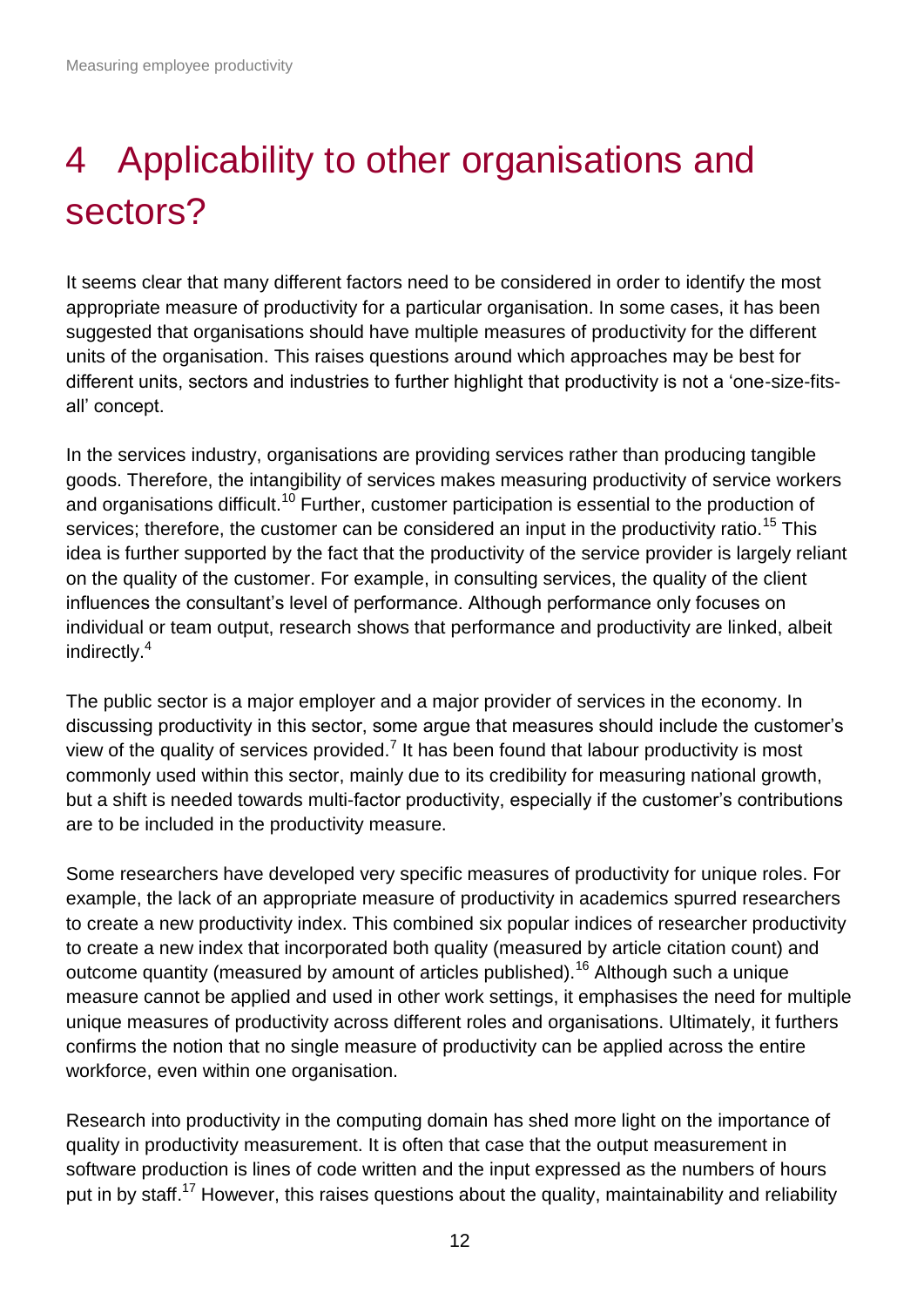of the code. In some cases, a shorter string of code may yield a far better solution than a longer one.<sup>5</sup> This links back to the efficiency versus effectiveness debate. Efficiency measures would focus solely on high output levels (lines of code) whereas effectiveness measures would focus on reaching goals (finding the best solution in the shortest string of code). In this case, the latter is may be a more appropriate measure of productivity.

Research conducted on health care staff looked at the combination of both efficiency and effectiveness measures of productivity.<sup>18</sup> Efficiency was measured as the number of patients that visited the health care staff and effectiveness was measured through the individual's judgement about the quality of the service they received. Interestingly, great variation was found in the measures, which illustrates that efficiency and effectiveness measures target different aspects of productivity. Therefore, it is important for organisations to consider the different factors within a specific job that may contribute to overall productivity and ensure that they incorporate and combine these to develop an appropriate and comprehensive productivity measure.

What is crucial to sector-specific measures of productivity is that they must be in line with the organisation's mission. The contributions of both efficiency and effectiveness measures will be important to most organisations, at least in part, yet their relative contributions differ. Take the example of two chains within the retail sector, one of which is known for their low cost, and the other for high quality. Measuring efficiency within the low cost chain is more important than measuring efficiency in the other, and vice versa for the high quality chain.

### **Cafcass**

Cafcass is a non-departmental public body that safeguards and promotes the welfare of children, giving advice to family courts and creating provision for children to be represented. They have been faced with an increasing demand for services coupled with a reducing budget in the same timeframe. In a progressive HR policy, the organisation implemented an integrated HR service, which includes a health and wellbeing plan, an electric case file system and high specification technology.

Accurate measures of productivity were fundamental to measuring their performance through these challenges. With the majority of their workforce made up of social workers, they used three metrics for productivity:

- number of cases closed per month
- allocation time of new cases
- welfare reports filing time

Having these measures in place has allowed them to monitor the impact of their integrated HR service and show that productivity has improved. Cafcass featured in Robertson Cooper's *Good Day at Work 2014* report, which can be downloaded [here.](http://www.robertsoncooper.com/free-good-day-at-work-annual-report-2014) 19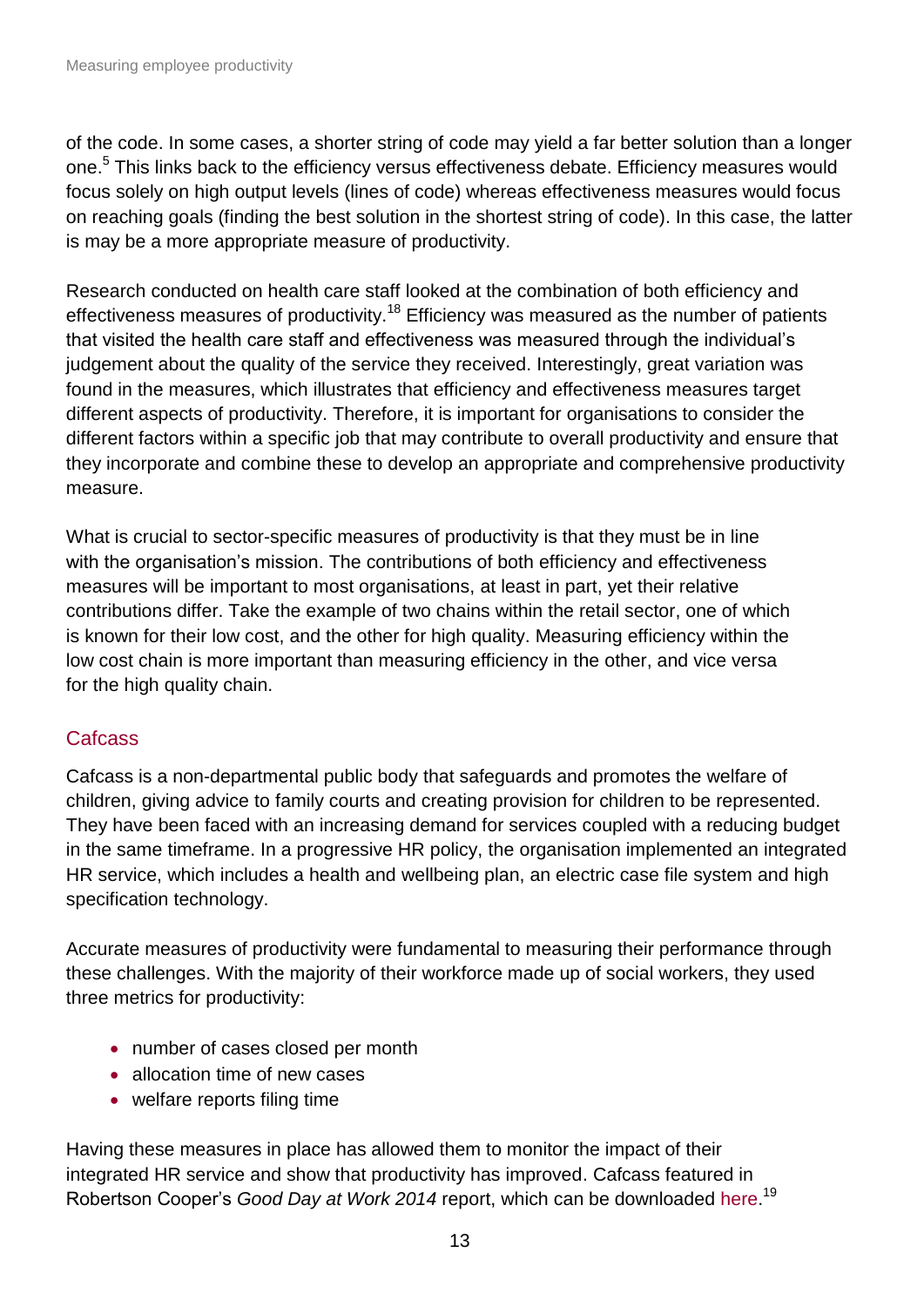### <span id="page-13-0"></span>5 Presenteeism

As previously highlighted, one of the key issues with the classic labour productivity approach is its solitary focus on hours worked. But how do we know that an individual who is attending work and putting in the hours is actually being productive? This is where the issue of presenteeism comes in. In today's workforce, stress and negative psychological wellbeing can have a strong impact on employees, and in the past, this has resulted in high levels of absenteeism at work. However, in the period following the economic downturn, many companies have resorted to downsizing their workforces in order to survive, leaving employees concerned about the future of their employment and the notion of "more for less" becoming a commonality. As a result, we are seeing an increasing number of employees attending work in order to keep their jobs, irrespective of their physical or psychological wellbeing.<sup>20</sup>

In a general sense, the term presenteeism is defined as "turning up to work while ill".<sup>14</sup> In an article for HRMagazine, Professor Cary Cooper reports four different types of presenteeism:

- fully functioning presenteeism healthy engaged employees who rarely take sick leave
- sickness presenteeism employees who turn up to work but their health is suffering. They still attend work due to their low levels of job security, although this inevitably makes them less productive
- $\bullet$  job dissatisfied presenteeism these are generally healthy people but have high levels of absenteeism – possibly due to their poor engagement, low commitment or a mismatch between the worker and their role
- stressed unhealthy this refers to those who have a combination of health problems unrelated to the job and those who have been damaged by the job

While employee wellbeing will naturally fluctuate, turning up to work unwell will mean employees are generally less engaged in their work and subsequently less productive.<sup>21</sup> Therefore, presenteeism becomes an important factor in the measurement of productivity. The complication arises with the fact that while sickness absence is visible and more easily measured, presenteeism is often not. However, organisations should ensure they do not ignore presenteeism as an issue simply because it is not as easily measured as absenteeism. The Centre for Mental Health note that managers need to be aware that presenteeism could be the more significant cause of lost output.<sup>22</sup>

### Measuring presenteeism

The Centre for Mental Health explains that measuring presenteeism is not easy, particularly on a routine basis.**Error! Bookmark not defined.** They suggest enhancing existing staff surveys to incorporate questions on health and attendance at work. This could be followed by more detailed and focused surveys using specially designed instruments for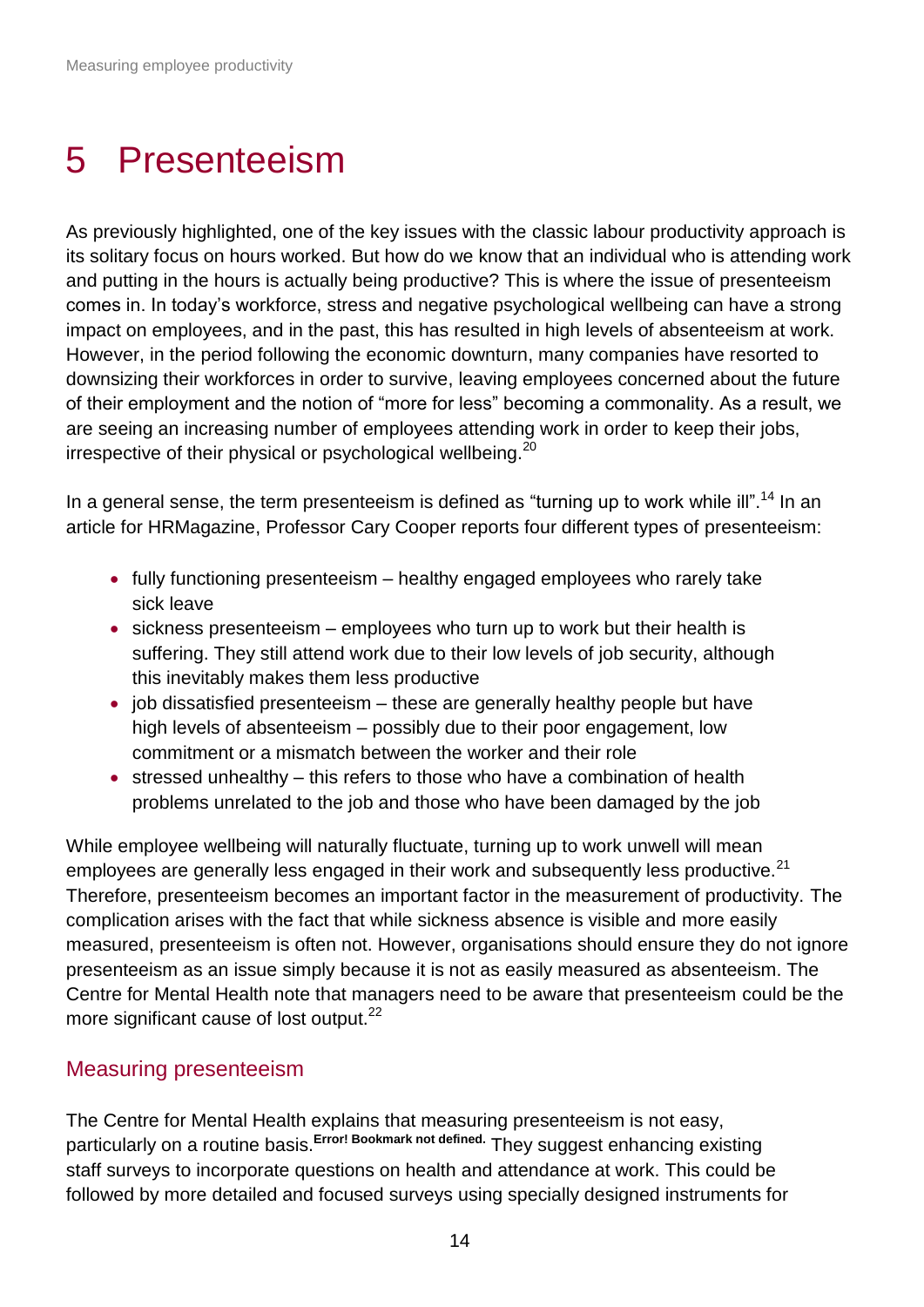measuring presenteeism, such as the WHO Health and Work Performance Questionnaire.

In Sweden, a question targeting presenteeism was appended to the Labour Market Survey.<sup>23</sup> The question asked: "Over the past 12 months how often have you gone to work despite feeling that you really should have taken sick leave because of your state of health?" The response format consisted of "never", "once", "2-5 times" or "over 5 times".

Presenteeism is a prevalent issue within the health care sector. The NHS Staff Survey now includes a measure of presenteeism that aims to identify the percentage of staff turning up to work unwell. This item asks: "In last three months have you ever come to work despite not feeling well enough to perform your duties?", with responses measured on a yes or no scale. In the 2013 survey, 67% of staff reported coming to work despite feeling unwell.<sup>24</sup> Beyond the prevalence of presenteeism, the survey measures the driving forces behind employee turning up at work while feeling unwell. It was found that to be the individuals pressuring themselves to come to work in most cases, rather than their managers or colleagues. This issue is concerning given the link between staff wellbeing and the quality of patient care – raised in both the Boorman Report, $^{25}$  the Francis Review,  $^{26}$  and examined in more detail by Maben, J. et al.<sup>27</sup>

A benefit of measuring presenteeism as an indicator of productivity is that is can be used as an organisation wide measure. From reviewing the productivity literature it is evident that appropriate and accurate measures of productivity are more job-specific than organisation or sector specific. However, presenteeism is a more universal indicator of productivity as it applies the same measure across all employees. This means that the findings can be aggregated to give an overall picture of how many employees are at work and well and how many are not. Of course, the measures of presenteeism that currently exist focus upon subjective self-reported presenteeism. It may be useful to gain more objective measures through supervisor or manager reports, or during employee performance appraisals.

Office for National Statistics data shows that UK sickness absence has fallen by 40 million days in the past 20 years. $^{28}$  There were 131 million days lost to sickness in 2013, down from 178 million in 1993. These figures correlate to increased prolonged illness and stress in the workplace, and raise the risk of long term consequences for individual employees if they are not supported to address long-term health issues. Despite an overall downward trend of sickness absence, sickness absence related to stress, anxiety and depression is rising. Further, job insecurity and a fear of taking genuine sick days means that presenteeism could account for the falling rates of absenteeism. In terms of productivity inputs, inaccuracies are likely to arise.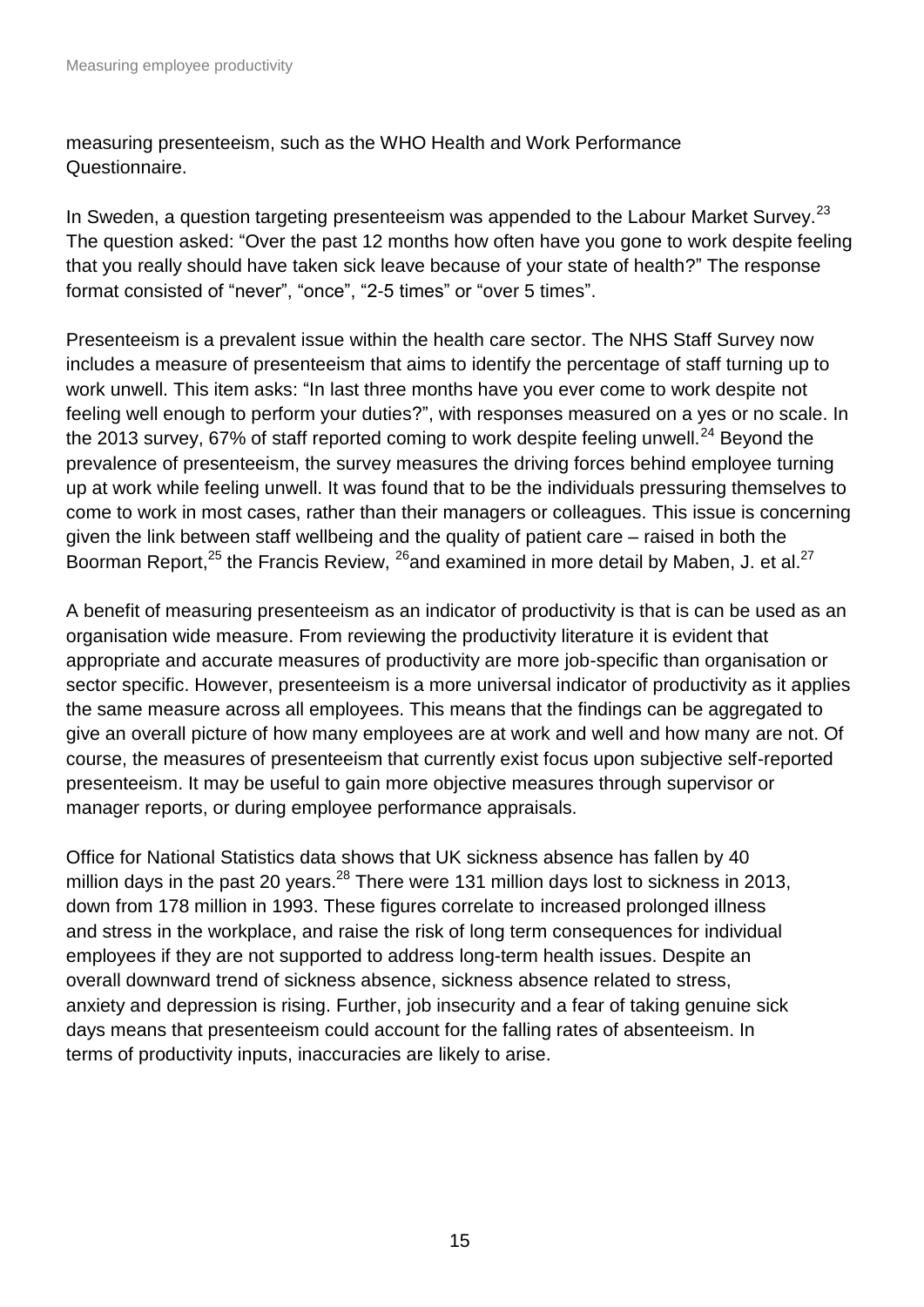## <span id="page-15-0"></span>6 Productivity and wellbeing

It is clear at this point that presenteeism and productivity are inevitably connected. Following this, it is important to look at the factors that are causing employees to turn up to work not feeling well enough to do their jobs. A review of the literature indicates the following key factors leading to presenteeism:<sup>29</sup>

- working while ill
- work/life imbalance
- unhealthy lifestyle
- stress
- personal financial difficulties

All of these factors in some way relate to an individual's wellbeing. This means that an indirect link exists between *poor wellbeing* and *productivity* through *presenteeism*. For example, if an employee has poor levels of psychological wellbeing driven by a stressful work situation, and they turn up to work regardless, they will ultimately be less engaged and display lower productivity.

The negative impact of wellbeing on productivity is supported by a recent report looking at employees in the financial sector.<sup>30</sup> In a sample of almost 5,000 UK bank workers, the results highlighted the contribution of non-work hassles, in addition to workplace stressors, to individual productivity. Measured on a self-report scale, bank workers highly troubled by both workplace stressors and non-work hassles displayed the poorest levels of productivity.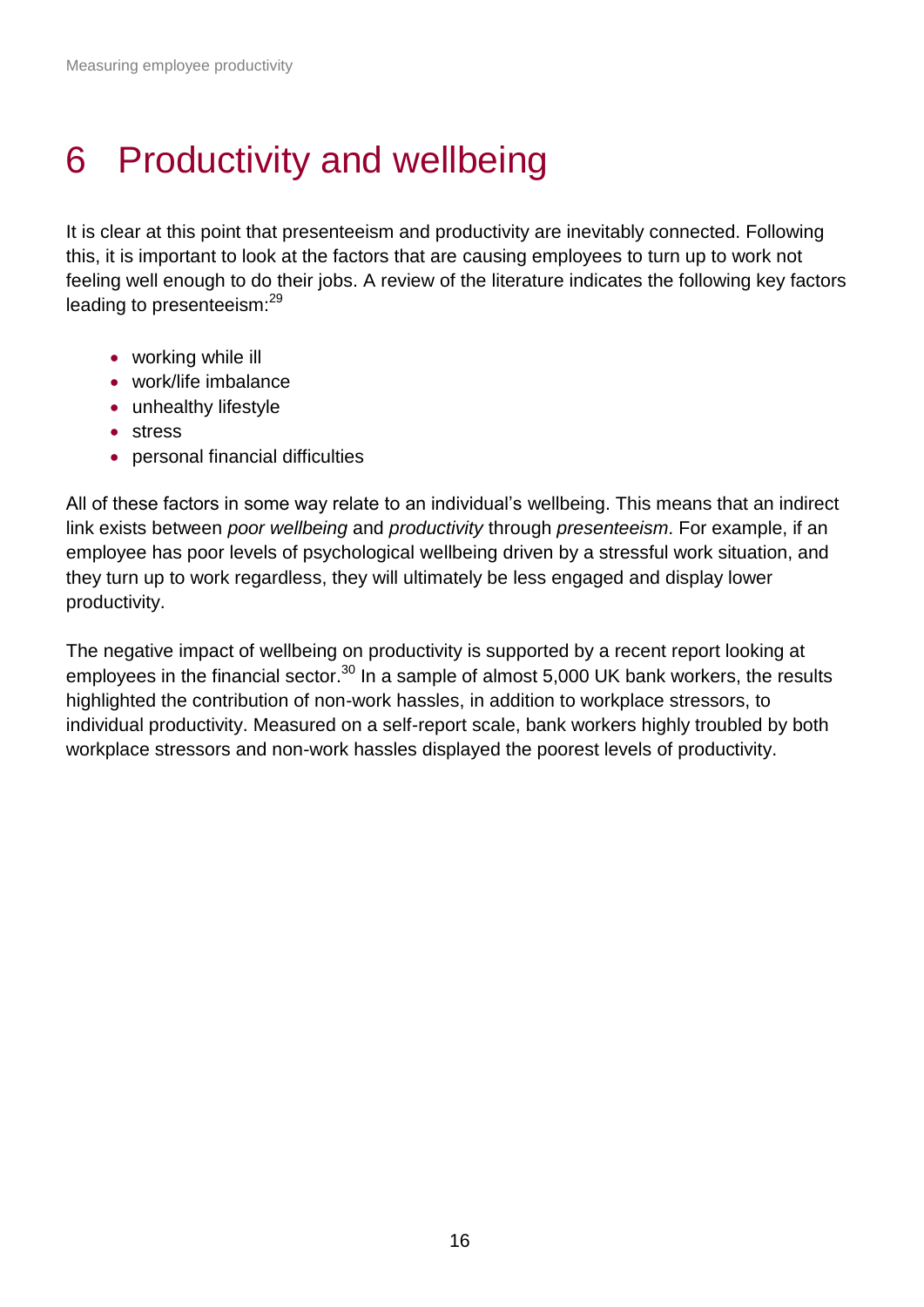## <span id="page-16-0"></span>7 Conclusions

The most significant point identified in the productivity literature is that simply measuring labour productivity is no longer sufficient. In today's workforce this type of measure does not fit with the nature of many jobs – it merely provides a limited view of employees' productivity. An improvement upon this basic measure can be achieved through including multiple input and output factors in the productivity calculation. In this way an organisation can gain a wider view of both individual-level and organisational-level productivity that incorporates key factors such as quality, resources and training, among others. Specifically, the importance of work quality when measuring productivity has been highlighted by numerous researchers, academics and consultants. They remark that quality is often as important, if not more important, than quantity in the workplace. Striking a balance between quantity and quality is a challenge for organisations, particularly given increasing globalisation and a consumer demand for value.

It is suggested that the most comprehensive measures of productivity will focus on both employee efficiency and effectiveness. That is, how well they turn inputs into outputs but also how well they can meet goals. Using both subjective and objective assessments of productivity is also suggested if organisations wish to gain a greater understanding of overall productivity. Overall, many highlight a need for organisations to identify the factors that may impact the productivity of their workforce and focus upon developing measures that specifically target these different aspects.

The impact of negative wellbeing on productivity is identified in the literature. Poor wellbeing is found to impact productivity directly but also through staff presenteeism. This is a prevalent and growing concern for organisations and is often the greatest cause of lost output.

#### Advice for employers in measuring productivity

- use meaningful indicators– indicators of productivity must be meaningful to the organisation's objectives and operations. They should be reliable and practical, consider all factors that may impact productivity, and take into account quality, rather than just hard outcomes
- use an integrated approach get a comprehensive picture of organisational performance in order to analyse the relative contribution of each and diagnose problem areas
- involve employees in decisions that affect them this gives employees a sense of ownership of the process and a perception of fairness
- review progress productivity measurement is not an isolated task and should be reviewed regularly
- measure presenteeism for example, by adding self-reported questions onto existing staff surveys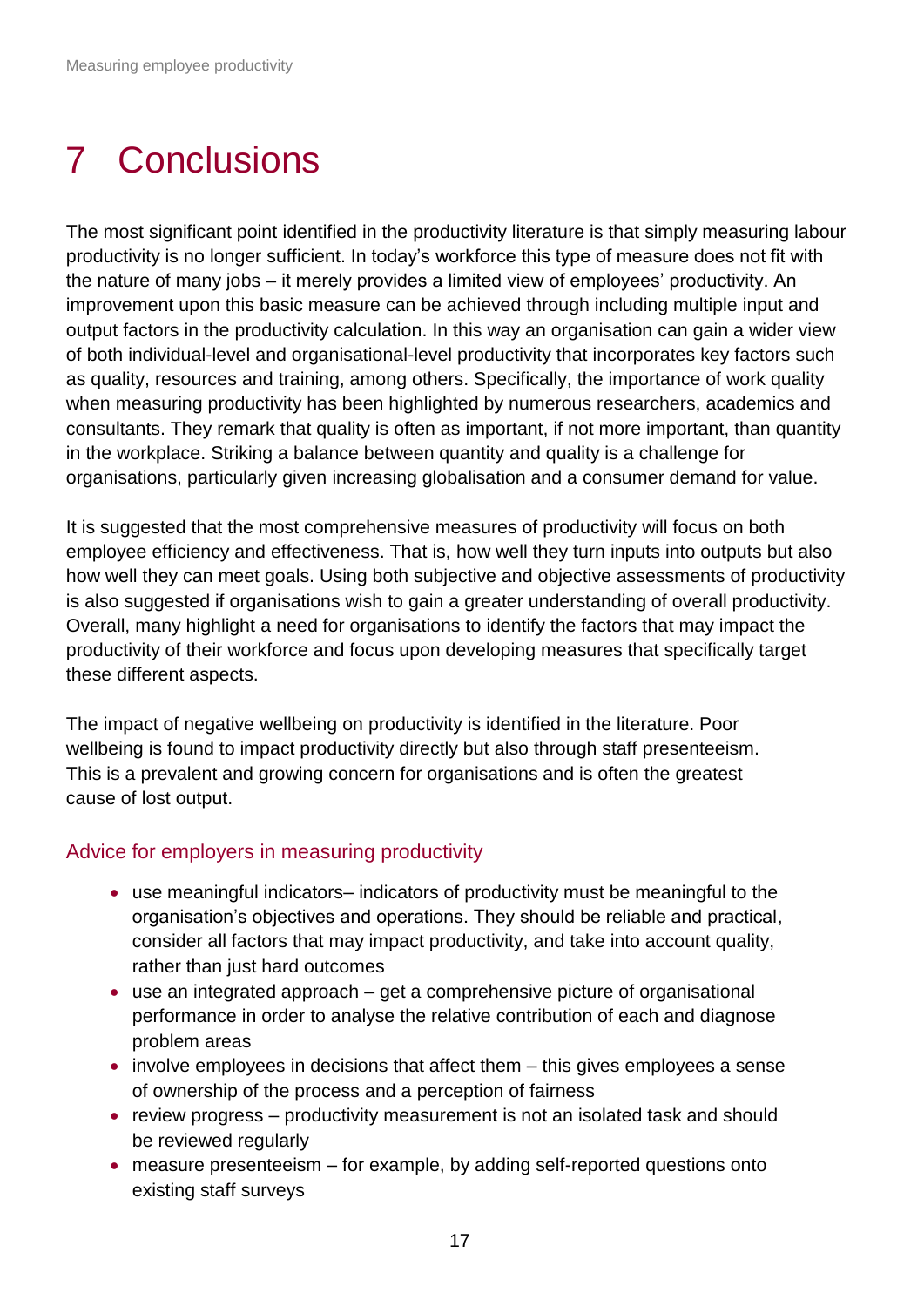## <span id="page-17-0"></span>References

l

 $1$  UK unemployment falls by 63,000 to 2.33 million. [http://www.bbc.co.uk/news/business-](http://www.bbc.co.uk/news/business-26644758)[26644758](http://www.bbc.co.uk/news/business-26644758) 

 $2$  UK economy growing at fastest rate since 2007.http://www.bbc.co.uk/news/business-25926648

 $3$  Palvia, P. (1991). On end-user computing productivity: Results of controlled experiments. *Information & management*, *21*(4), 217-224.

<sup>4</sup> Dunnette, M. D., & Hough, L. M. (1991). *Handbook of industrial and organizational psychology, Vol. 2* . Consulting Psychologists Press.

<sup>5</sup> Wu (2013) Productivity in the Modern Office: A Matter of Impact. [http://knowledge.wharton.upenn.edu/article/productivity-in-the-modern-office-a-matter-of](http://knowledge.wharton.upenn.edu/article/productivity-in-the-modern-office-a-matter-of-impact/)[impact/](http://knowledge.wharton.upenn.edu/article/productivity-in-the-modern-office-a-matter-of-impact/)

<sup>6</sup> Pritchard, L. (1991). Organisational productivity. In *Handbook of industrial and organizational psychology, Vol. 2.* M.D. Dunnette and L.M. Hough (Eds.). Consulting Psychologists Press.

 $^7$  Linna, P., Pekkola, S., Ukko, J., & Melkas, H. (2010). Defining and measuring productivity in the public sector: managerial perceptions. *International Journal of Public Sector Management*, *23*(5), 479-499.

<sup>8</sup> Putnam, R.D. (1993), Making Democracy Work: Civic Traditions in Modern Italy, Princeton University Press, Princeton, NJ.

<sup>9</sup> Brief, A. P. (1984*). Productivity research in the behavioural and social sciences*. New York: Praeger

 $10$  Djellal, F., & Gallouj, F. (2013). The productivity challenge in services: measurement and strategic perspectives. *The Service Industries Journal*, *33*(3-4), 282-299.

<sup>11</sup> Gino (2013) Productivity in the Modern Office: A Matter of Impact. [http://knowledge.wharton.upenn.edu/article/productivity-in-the-modern-office-a-matter-of](http://knowledge.wharton.upenn.edu/article/productivity-in-the-modern-office-a-matter-of-impact/)[impact/](http://knowledge.wharton.upenn.edu/article/productivity-in-the-modern-office-a-matter-of-impact/) 

<sup>12</sup> Prasad, M., Shih, Y. C. T., Wahlqvist, P., & Shikiar, R. (2002). PMD19 A critical review of health-related productivity measures.*Value in Health*, *5*(6), 535-536.

<sup>13</sup> Allen Jr, H. M., & Bunn III, W. B. (2003). Validating self-reported measures of productivity at work: a case for their credibility in a heavy manufacturing setting.*Journal of occupational and environmental medicine*, *45*(9), 926-940.

 $14$  Smeed and Hayter (2010) – Well-being at work survey 2010. [http://www.lancaster.ac.uk/hr/health/files/Lancaster%20University%20-](http://www.lancaster.ac.uk/hr/health/files/Lancaster%20University%20-%20ASSET%20Summary%20Report.pdf) [%20ASSET%20Summary%20Report.pdf](http://www.lancaster.ac.uk/hr/health/files/Lancaster%20University%20-%20ASSET%20Summary%20Report.pdf)

<sup>15</sup> Martin Jr, C. R., Horne, D. A., & Chan, W. S. (2001). A perspective on client productivity in business-to-business consulting services. *International Journal of Service Industry Management*, *12*(2), 137-158.